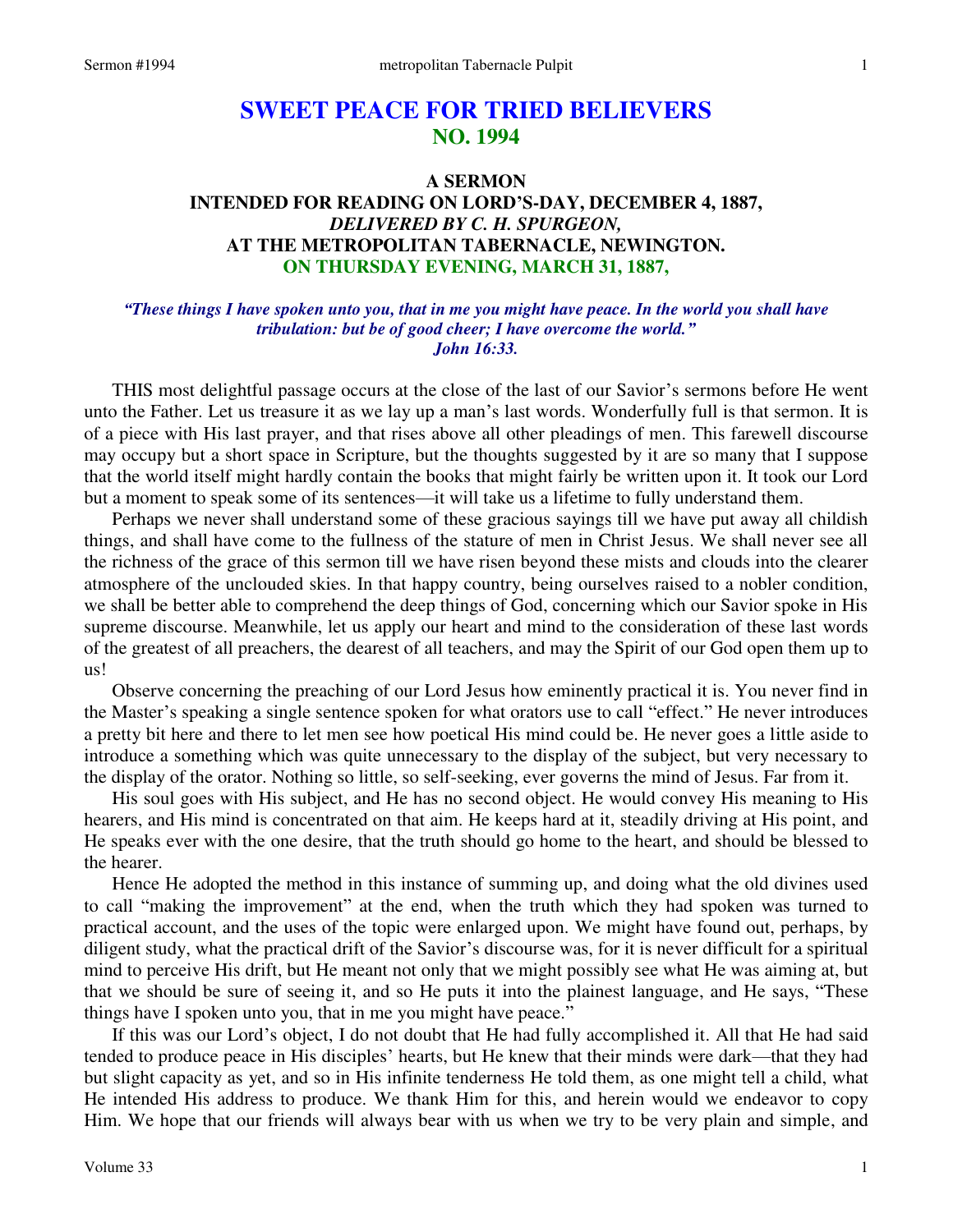spend much of our strength in pointing out what is the practical bearing of the truth which we are teaching. It will be better to be considered needlessly explicit than to miss the end we have in view.

Let us greatly prize this conclusion of the Savior's ministry. It is all the more endeared to some of us by the fact that *our Lord finished as He began*. He is our peace. He came to bring it, and He left it behind Him as He went away. Even before He had commenced His life-work it was announced of Him that He came to bring "peace on earth, good will toward men," and ere He is taken up, His last words must needs be, "Peace I leave with you, my peace I give unto you." It was meet that He should close the service of His life wherein He had preached peace, by pronouncing this as His dismissary benediction. "These things have I spoken unto you, that in me you might have peace."

In trying to handle this text tonight, aiming at the same practical end as my divine Lord and Master, I shall notice, first of all, *the believer in Christ,* and in Christ he is at peace. Secondly, *the believer in the world,* and in the world he has tribulation. And thirdly, *the believer in the world and in Christ,* and in that condition he has victory. "Be of good cheer; I have overcome the world." May the Holy Spirit, the Lord and giver of peace, bless the word which I may now speak unto you!

**I.** First, you have THE BELIEVER IN CHRIST spoken of in reference to his peace.

Jesus says—"That in me you might have peace." It is worthy of careful consideration that in Jesus Himself there was ever present an abiding peace. *He had peace*. If He had not Himself possessed peace, we could not have had peace in Him. But what a holy calm there was upon the spirit of our divine Master! Read His life through, and dwell upon any one delightful characteristic, and you will find Him perfect. But if you study it carefully in order to remark upon His manliness, His self-possession, His calm and peaceful bearing in the midst of turmoil and provocation, you will find Him to be a master of the art of peace. Truly in patience He possessed His soul.

Never man had more to disturb Him, but never man was less disturbed. He could not be turned aside from anything which He had resolved to do, for He set His face like a flint, and in the doing of it He could not be excited or discouraged, for His spirit was not of this changing world. Men might oppose Him, but He endured great contradiction of sinners against Himself with marvelous long-suffering.

When His eager and foolish disciples would push Him forward, or would hold Him back, He was moved neither in the one direction nor in the other by any of them, but He steadfastly held to the even tenor of His way, His soul abiding in God, giving glory to God, and resting in the eternal Power and Godhead which He knew to be always at His side. The background of the life of Christ is the omnipresence of the Father. Wherever you see Him—if you see Him quite alone when every disciple has forsaken Him—you see this text expounded, "You will leave me alone, and yet I am not alone, because the Father is with me."

Now this fact that He felt the presence of the Father, and did not occasionally speak to God, but *dwelt* with Him—that He did not resort to God as a make-shift in time of trouble, but abode with God at all times, and so kept His spirit above everything that would draw it down, this it was that filled Him with an unbroken peace. Even Gethsemane did not break that peace.

Covered with the bloody sweat He still cries, "Not as I will, but as you will." When His soul is exceeding sorrowful, even unto death, yet He knows where His Father is, and He keeps His hold upon Him, and maintains His intimacy with Him. He feels that one word from Him would presently bring more than twelve legions of angels to His rescue. Such is the position of favor which He still occupies with God, even when the sin of man is laid upon Him.

O friends, Christ has peace enough and to spare. He is Himself, personally, the deep well-spring of an endless peace, and therefore we can understand why we always find peace in Him. One calm and quiet man has sometimes spread peace through what else would have been terrified company. One Paul standing in the sinking ship saves all from ruin by the majesty of His immovable courage, and one Christ—such a Christ as ours—in the midst of a church turns a horde of cowards into an army of heroes. His infinite peace breathes peace into our vacillating spirits. We rest because we see how He rests.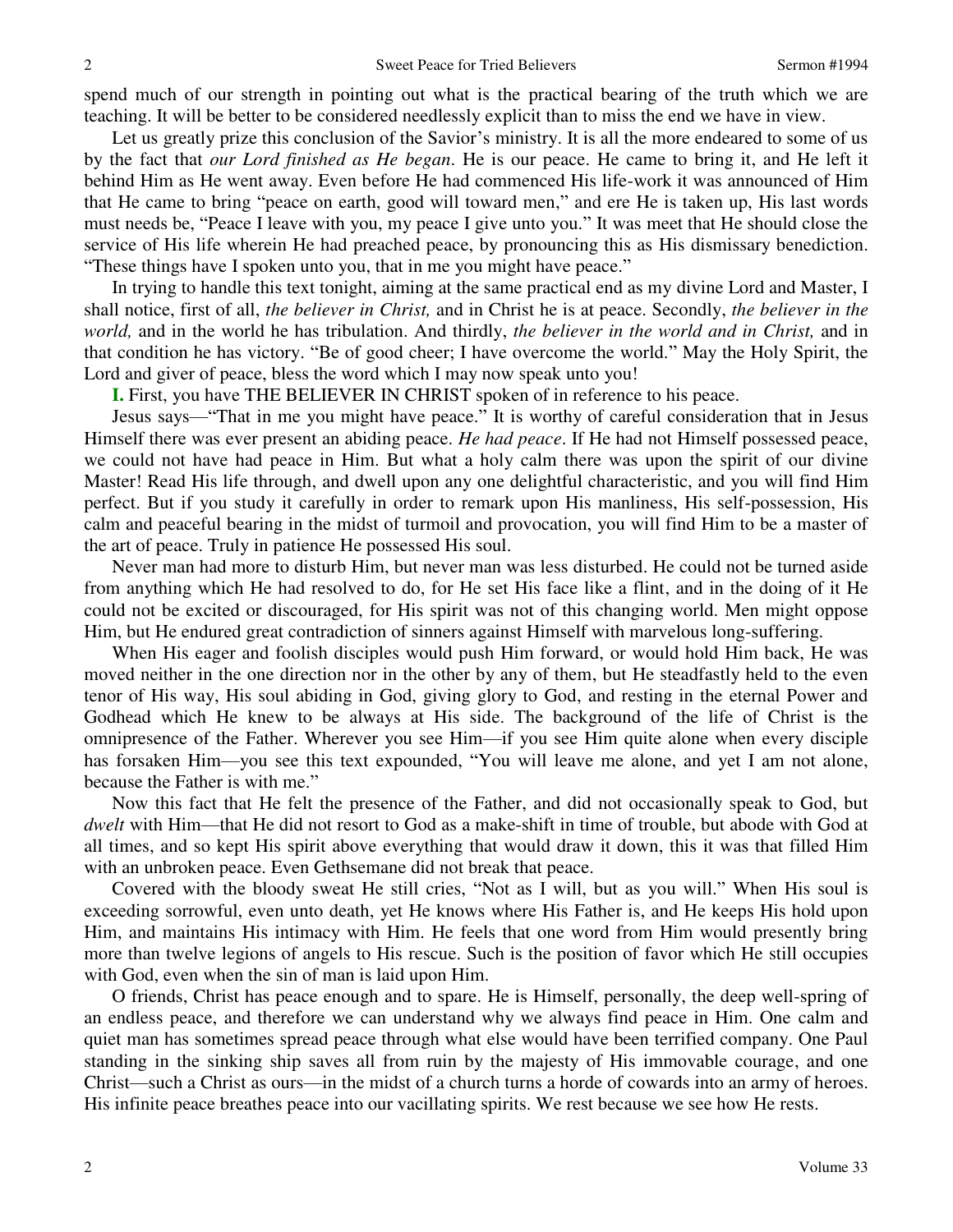Now, as the Master had peace in Himself, *He had a strong desire that all His disciples should have peace*. I was about to say that it was with our Lord "the ruling passion strong in death." It was strong within Him when He was coming very near His passion, and was about to go into Gethsemane, and then to Golgotha. Quietly He said, "These things have I spoken unto you, that in me you might have peace."

Our Lord Jesus Christ delights to see His people firm, calm, happy. I do not think that He is so pleased to see them excited, although we have those around us who seem to think that great grace can only display itself by raving and raging. The religion of the quiet Jesus was never intended to drive us to the verge of insanity. "He shall not strive, nor cry; neither shall any man hear his voice in the streets." His Holy Spirit is no raven or eagle, but a dove. His holy influences are powerful, and therefore calm. Weakness hurries, rages, shouts, for it has need to do so. Strength moves with its own deliberate serenity, and effects its purpose. To those who think that saints should be maniacs, Jesus says, "Peace! Peace!"

On the other hand, we are quite certain that our Lord Jesus does not desire His disciples to be depressed. To some the fit color for piety seems to be grey, drab, or full mourning. But it is not so, the saints are arrayed in white linen, which is the emblem of gladness as well as of purity. The Savior does not wish His disciples to go through the world as through a twilight of sadness, whispering in fear, because of judgments to come, and suppressing all joy because of the evils with which they are surrounded. No, brethren, Jesus wishes us all to be happy in Himself, with a quiet peacefulness like His own. He was no laughing maker of merriment, but still He was serenely confident, and He would have us keep to His pitch, and be at peace. "These things have I spoken unto you, that in me you might have peace."

We have a great end to serve. We have a grand life to live. We have a grand Helper ready to help us if we will but believe in Him. Therefore, we need not blow a trumpet before we begin, and we need not make a fuss when we are in the midst of our service, nor need we lie down on the ground as if we were the most wretched of men because of our heavenly calling. No, but we may just feel, "The Lord of hosts is with us; the God of Jacob is our refuge," and walk with God through life in that holy quiet which springs of conscious strength. Let us enjoy the calm of heart which comes of knowing that the reserves of God are infinite and that at any moment they can come to the front and deliver us should an emergency occur.

Oh, that we could learn from Christ the art of peace! He desires that we should have it. Then we should not be so often up and so speedily down, today so brimming over and tomorrow so empty, one moment so fast and another so slow, unduly exhilarated at one moment and at the next so needlessly depressed. We ought not to be movable as waves, but fixed as stars. We ought not to be as thistledown, the sport of every wind, but as yonder granite peak, which defies the storms of the ages. "These things have I spoken unto you, that in me you might have peace"—"peace." Oh, to get it, and to keep it, through Jesus Christ our Lord!

Thus I have noticed that He had peace, and He wished us to have it.

But now notice again that *in order to their having peace He spoke to them certain words—*"These things have I spoken unto you, that in me you might have peace." It will do you good, when you are at home, to read over the preceding chapter, and note with diligence what the Lord Jesus said in order to give His disciples peace, for that same thing will give *us* peace. If you please you may go back to the fifteenth chapter, and even to the fourteenth, where you read—"Let not your heart be troubled." When you are at it, you may, if you like, go all through the Book, backward or forward, searching for peace as for a pearl and you will not err even then, for the great object of all these Scriptures, which in the deepest sense were all spoken by Jesus Christ, is that you may have peace. But especially let us dwell upon these particular words in this sixteenth chapter of John, for to these He chiefly alludes.

Now, what did He say to them that they might have peace? One thing was that *He foretold their trials.* He said to them, "They shall put you out of the synagogues: yea, the time comes, that whosoever kills you will think that he does God service." Learn then that one way for you to gain peace is to reflect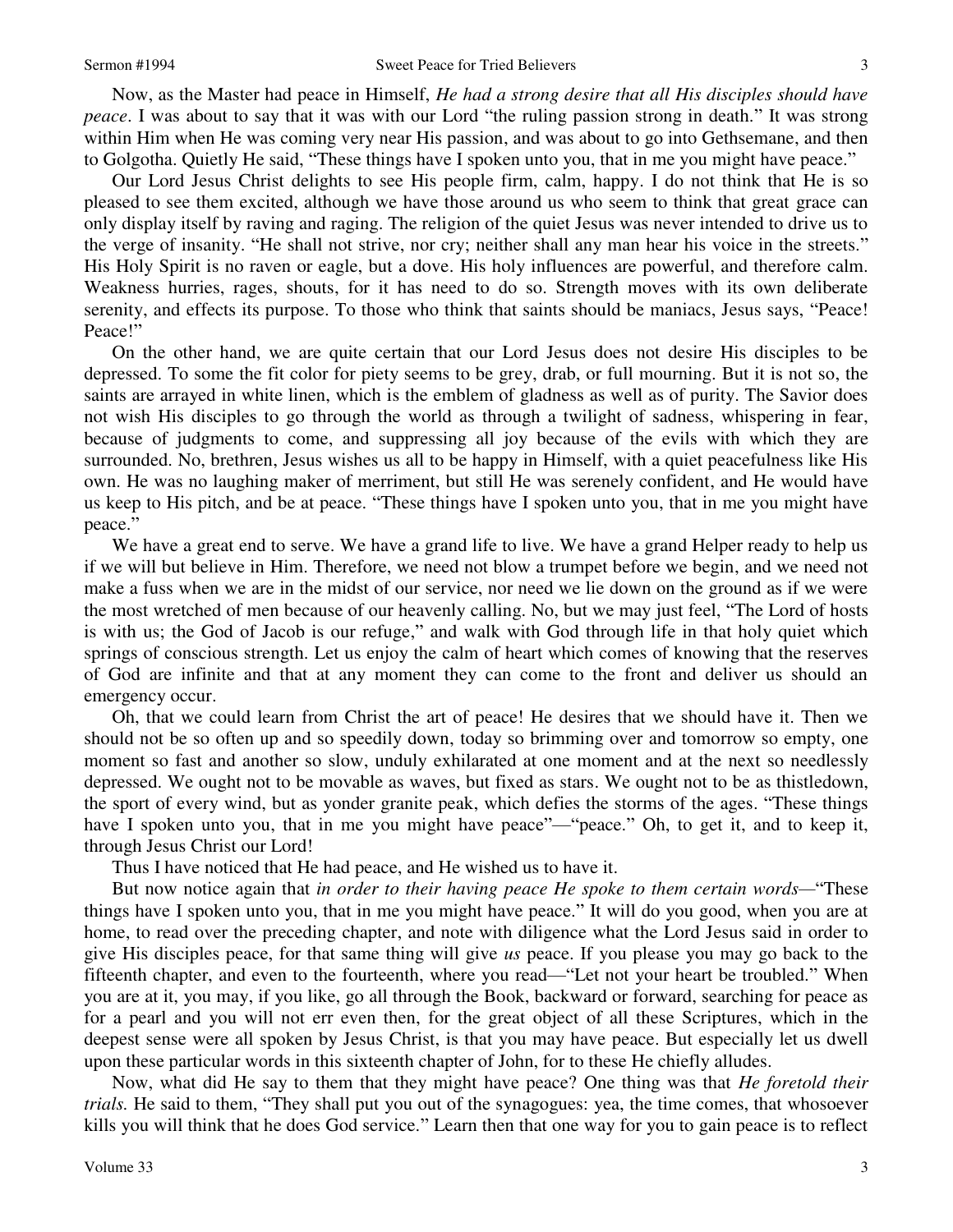upon it, that trial is promised you, that trial is in the covenant, that persecution and the ill-will of an ungodly world are evils which you are bound to endure. They are guaranteed to you by the very fact of your being of the seed of the woman whose heel must be bruised, and they will come to you in your measure.

Expect trials as you look for clouds and rain in the English climate. If this island is your dwelling place, you cannot look for the climate of India, neither ought you to complain of winter and frost, for these are a part of a Briton's inheritance. You must take the rough with the smooth. When exceedingly severe persecutions and afflictions happen to you, they will seem to the adversary to be evident tokens of perdition, but to you they will be evident tokens of the truth of God's Word, and of your being yourself a true lineal descendant of that persecuted Savior who told you, "If they persecute me, they will also persecute you. The disciple is not above His Master, nor the servant above His Lord."

Do, then, make yourself familiar with trial. Wonder when it does *not* come, and when it does come, say, "Ah! You are an old acquaintance of mine." There is such a thing as carrying your cross till you are so accustomed to it that you would be almost uneasy without it. You may bear a burden on your back so long that, if that burden were taken away, you would feel the miss of it. The Lord has made some of His children fond of their cross. It was so with Rutherford.

He said at last that he was half afraid lest his cross, which had become so sweet to him, might rival Christ Himself. I never feel any fear of *that* myself, for pain is very much dreaded by my coward flesh, but I suppose that there are saints who have come to feel that the bitter is so beneficial, that they would prefer its tonic to the sweetest cup that was ever mingled. It is an acquired taste, no doubt, but he that has it will be at peace about trouble. It shall help you greatly to attain peace if you expect rough treatment while you are a sojourner in this present evil world.

The next thing He did to comfort them was, that *He told them why He was going away*. It is often a choice blessing, when you have a great trial, to know what it is sent for. That is a wise petition if not pressed too far—"Show me why you contend with me." The Savior was going, because it was expedient for them that He should go. Does it not take away the sting of a trial when you know by faith that it is expedient that such and such a grief should happen to you? If it is expedient that the dear child should be taken from your arms—expedient that the business should not prosper—expedient that you yourself should be struck with a sickness which no faith will remove, so that you bow to the divine wisdom.

The God who is better to you than all your fears, yea, better than your hopes, perhaps intends the affliction to remain with you until it lifts the latch of heaven for you, and lets you into your eternal rest. Now, when the Savior told them why He was going, the condescending information was meant to produce peace in their hearts. He has also told you why your trials are sent to you—they work your lasting good—therefore rest concerning them.

Further, to give them peace, the Savior went on *to speak to them of the Holy Ghost, the Comforter, and what the Comforter would do*. He enlarged upon that theme, since it was so cheering. Beloved, if you want peace, think much of the divine Comforter. You are not left alone. You are not left without the tenderest sympathy of One who knows how to cheer the heaviest heart. You are not left without a friend more able than all other friends to enter into your secret griefs, and administer to you the most potent consolations. Think much of the Holy Spirit in His office as Comforter, and the meditation will foster peace within your spirit. How ill we treat the Holy Spirit by our few and superficial thoughts of Him! Let us henceforth adore Him with deeper love and reverence.

Then He told them about *the power of prayer*. He said, "Whatsoever you shall ask the Father in my name, he will give it you," and again "If you abide in me, and my words abide in you, you shall ask what you will, and it shall be done unto you." What a breath of peace cools the forehead of the man who remembers that he may pray, and that prayer is heard in heaven! There is a noise in the streets, there is a disturbance within doors, even your own heart is perturbed, what then? Let us pray. The known remedy for unknown evils is prayer.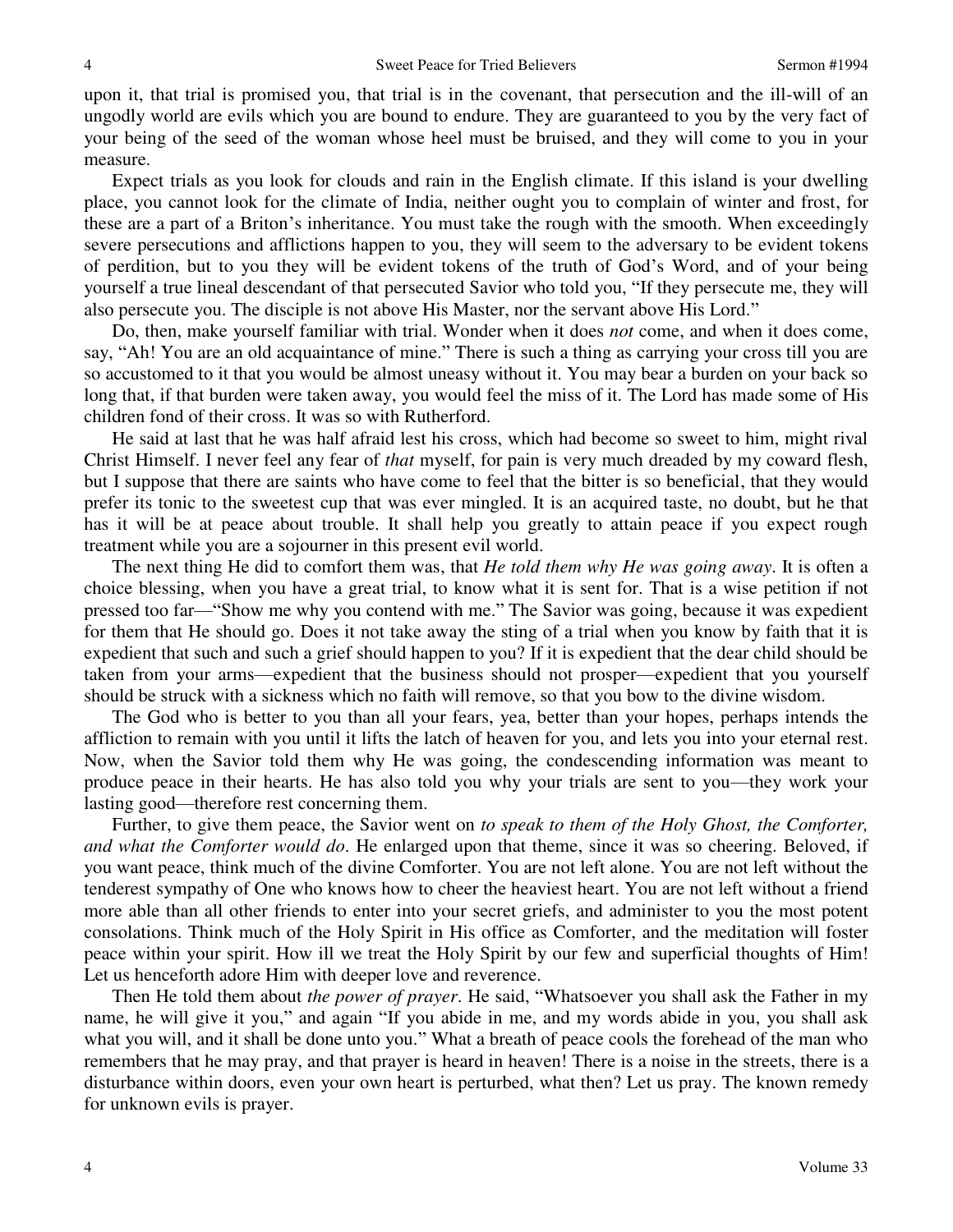Oh, the peace that comes from the mercy seat! You that are familiar with it will bear me witness that it is wonderful what storms it will quell, what cyclones it will quiet. Only pray, and you are master of the situation. Like your Master, you may walk the waves of the sea, when you have but the power in His name to speak to those waves, and bid them be still, and He gives you that power when you draw near to Him in believing prayer.

All this must have greatly tended to produce peace, but as if this might not be enough, our tender Lord let slip a precious word that ought to give peace to all our minds, *"The Father himself loves you*." The love of God the Father is a treasure-house of peace. The *Father Himself*—not moved by the importunities of His pleading Son, but Himself, of His own accord, loves you. O Father God, how have You sometimes been slandered, as though You were backward to love us, and Your Son must needs persuade You! Nay, it is not so. God loved His people, and, therefore He sent His Son to redeem them. "He so loved the world that he gave his only begotten Son." Christ is not the cause of divine love, but the sweetest and best fruit of it. "The Father himself loves you." Therefore, be of good cheer, and let your peace be like a river.

And then, dear friends, *He confirmed their faith in Himself*. He so spoke to them that at last they said, "Now are we sure. By this we believe," and so on. This is the way to get peace. Peace comes by the way of faith. Those of you who are very fond of doubts, can, perhaps, tell me whether you ever derived any peace from them. Time is but ill-used when we pore over books which are calculated to shake our faith—as well eat food which is sure to make us ill.

There are certain men who are always busy with the Scriptures to try and find difficulties in them, and if they cannot find them in the English version, then straightway they will sooner have a new translation than miss their precious difficulty. This is as foolish as if we should refuse to eat our Christmas pudding because we could not find any stones in the plums, or any hard lumps in the sugar upon which to break our teeth upon.

The great object of some men seems to be to find in the Bible something which they cannot believe, for my part I am delighted with what I do believe. They cultivate doubts, while a wise man regards them as weeds, and burns them in a heap. The Lord knows there is sorrow enough in this world without laboring to make more, and I should like to ask all such critics and great discoverers whether they believe that their discoveries tend at all to the creation of peace in their own minds, or in the minds of others?

I believe, and then I get peace. I believe and am sure. Then is my peace like a river, and my righteousness like the waves of the sea. Luther tells us how he found peace when one said to him, "I believe in the forgiveness of sins." Oh, if one did but believe what he professes to believe! I mean believed it fully! That way lies peace—in believing up to the hilt. The child-like way of sitting at Jesus' feet and receiving His words—this is the path of peace. All the outgrowth of quibbling and caviling may be summed up as thorns and briers, tearing the flesh and rending the spirit. These things had Christ spoken, that they might believe in Him, for well He knew that the victory which overcomes trial is faith, and not doubt. Believing, and not questioning, is the King's highway.

I must notice that *our Master's wish that we might have peace was qualified by those two words, "in me"—*"That *in me* you might have peace." Remember, then, you may not expect to derive peace from yourselves. You will turn that dunghill over a long while before you find the jewel of peace in it. Our Lord did not even intend that we should find peace in outward ordinances or religious exercises. No doubt it is very quieting to read a chapter, or to attend a service, or to come to communion, but it is not the Lord's intent that these should of themselves yield us peace. These are to be means to peace, but the peace must always be *in Himself,* in His own blessed Person.

We must get to Him, for this is His wish, "that *in me* you might have peace"—peace only in Him, but peace always in Him. Peace of the deepest, truest, most constant, most emphatic kind is only found in Jesus. Peace in all seasons, and in all difficulties, peace forever, all this is in Him, and in Him only. Outside of Him it is all tossing to and fro, and question, and fog, and haze, and fear, but in Him we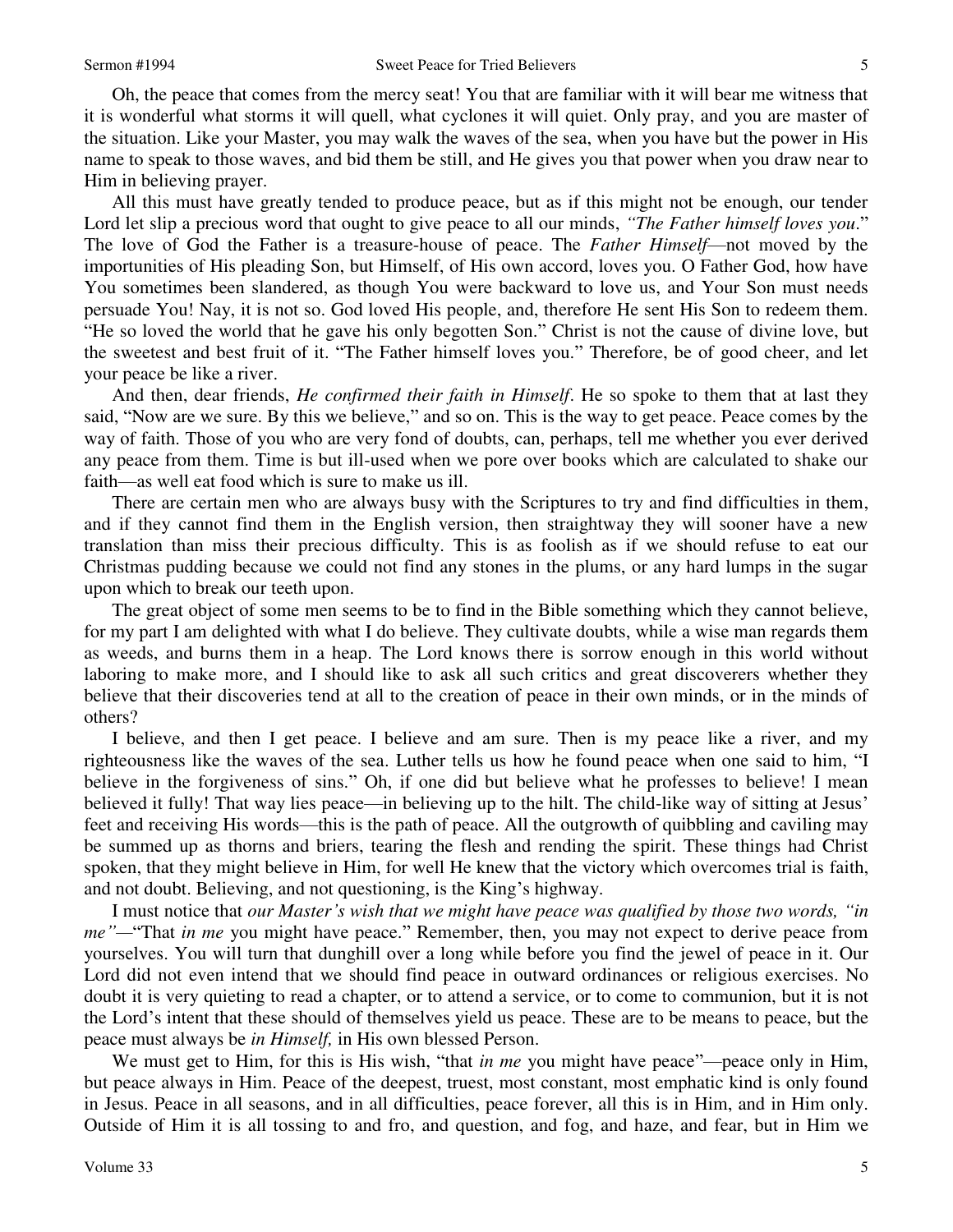dwell as in a sheepfold, where the sheep lie down and rest. In Him we are in a home where all is love and comfort.

Brothers, sisters, let us not wander from this sacred center of serene repose, lest we wander from peace. It is this man who shall be the peace, this Son of God who shall give us rest. Let us then come to Him at once in every case. Yea, let us always abide in Him. His wish is that His joy may be in us, and therefore He says, "These things have I spoken unto you, that in me you might have peace."

Thus have I said well-nigh enough to you upon this first point of the believer in Christ and His peace.

**II.** I have been a long while on that head, and I want to be all the shorter on the second—THE BELIEVER IN THE WORLD finds himself like wheat under the flail, for so the text puts it, "In the world you shall have tribulation."

That is, first, *you are not screened from any kind of trouble*. You are in Christ, and the Savior saves you from your sins, but He has not promised that you shall have no sorrow. He has not promised to screen you from either poverty, or toil, or sickness, or slander, or any of the common ills of mankind. Some of the very best of His beloved have been enriched and indulged by being permitted to undergo much secret discipline of pain, and sorrow, and want.

Your Lord, among the treasures that He gives you, grants a cross. You start back, and say, "Not *that,* Lord," but He answers, "Yes, *this,* My child. This and no other." The cross is the best piece of furniture in your house, though you have sometimes wished it was not there. It shall always work your good—it does work it now. Some of the comforts allotted to you in providence will be questionable in their effect upon you, by reason of your sinfulness and weakness, but the cross which the Lord appoints you has no result but your good. It is a bitter tree, apparently, but it is a healthful medicine. Take it, child of God plant it, and let it grow, and its fruit shall be sweet. We are not guarded from tribulation, but we are promised it, and we are benefited by it.

*We are not favored by being promised the admiration of the ungodly*. "In the world"—not merely in this present state, but in this ungodly world—we shall have tribulation. Worldlings will not gather round you to admire your excellence and assist your piety. If they did I should think that either the world had changed, or else it had made a mistake about you. Which of the two it is I do not say. I do not think that it can be that the world has changed. Worldlings may like a Christian for certain externals, they may admire him for certain advantages they get from him, but as a Christian they cannot love him. That is impossible.

There is an enmity between the seed of the serpent and the seed of the woman, and you had better understand that it is so, because the serpent has not changed his nature, but is a vile deceiver and destroyer still. He still exhibits his glittering scales, and speaks as craftily and flatteringly to us as he did to mother Eve, and perhaps, to you he says that he loves you more than he can tell, only you are so unfriendly and suspicious that he has never been able to show his affection. Yes, he sees in you so much to admire that he wishes you were not quite so strait-laced, and then he could introduce you to his dear friends and children, for you would do them no end of good.

Hit him across the head if you get an opportunity, for he means no good to you. Of all the devils in the world I hate a roaring devil least, but a fawning devil is the worst devil that ever a man meets. When the world pretends to love, understand that it now hates you more cordially than ever, and is carefully baiting its trap to catch you and ruin you. Beware of the Judas kiss with which the Christ was betrayed, and with which you will be betrayed unless you are well upon your guard. In the world and from the world you shall have tribulation.

The text puts this in such a broad way that it gives a hint that in the world you shall have tribulation *often*. Affliction is not with us always, but it is well to be always prepared for it. There are times in which we enjoy prosperity. Some Christians enjoy much of it, and do not let them be much alarmed because they do so, for what the Lord's providence sends us is not harmful in itself, and is to be accepted without suspicion.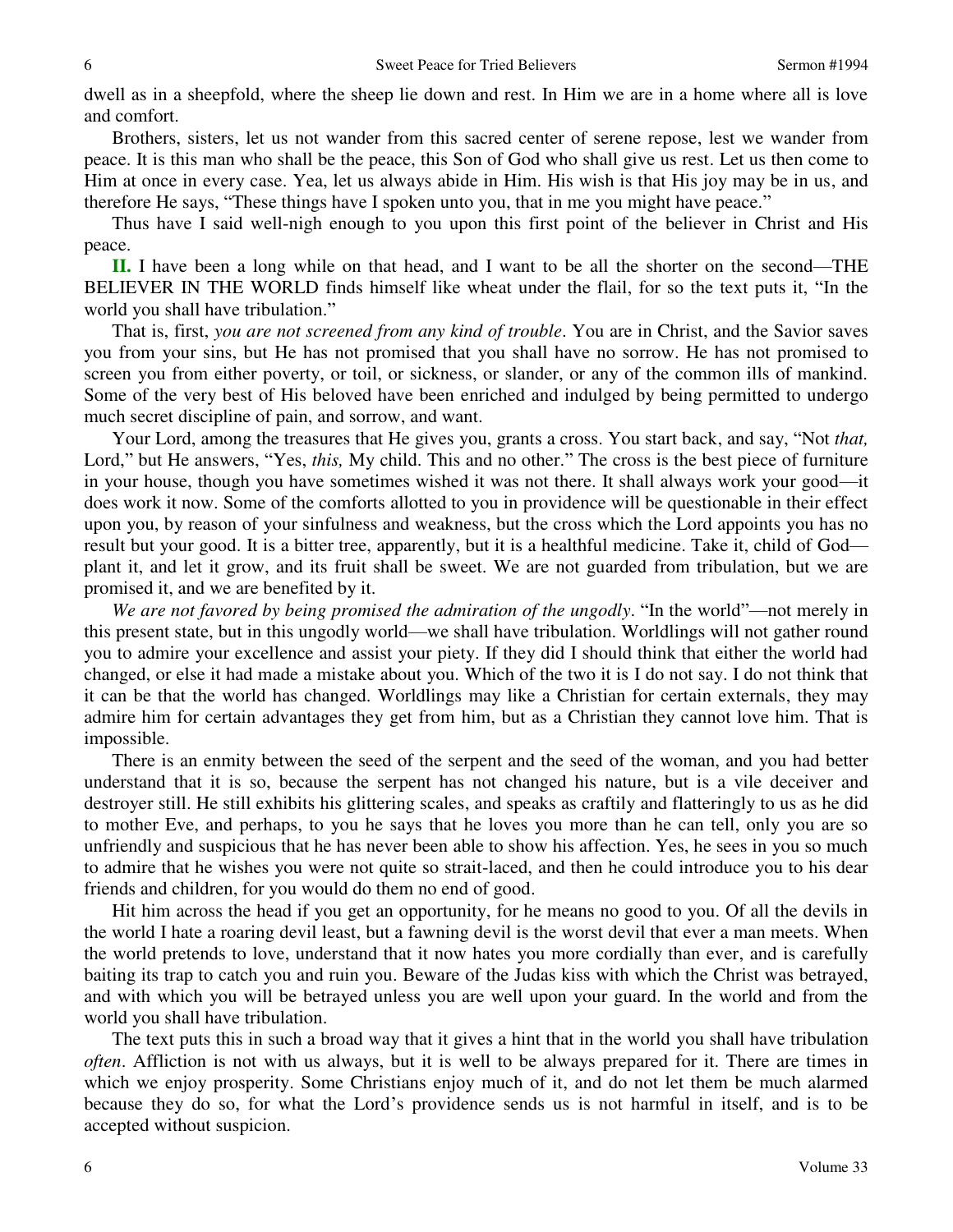I remember that a person came to me once and told me that she had prayed for affliction. I replied, "Dear soul, dear soul, do not be so foolish. You will have quite enough trouble without asking for it." If a child were to ask his father to let him be whipped, he would be a strange sort of child, and I should think he would not be likely to repeat the experiment if he had a practical man for a father. No, no, no! That is not our path of duty. If God spares us tribulation let us be thankful to Him, but if He does not spare us let us be equally thankful.

This last is a hard lesson to learn, but we ought to learn it. We shall frequently endure tribulation, for we are born to it at our first birth, as the sparks fly upward. It is also certain that our second birth introduces us to a second set of tribulations. He sang a true song who gave us this verse—

> *"'Poor and afflicted,' 'tis their lot, They know it, and they murmur not; 'Twould ill become them to refuse The state their Master deigned to choose."*

Again, in the world you will *emphatically* have tribulation. If anybody else has it you shall, and if nobody else has it, yet you shall have it. You shall have it, perhaps, where you least wish it or reckon on it. "A man's foes shall be they of his own household." "Any cross but the one I have," cried one. Surely it would not be a cross if you had the choosing of it, for it is of the essence of a cross that it should run counter to our liking. It must be something from which the flesh shrinks, which is not for the present joyous but grievous. So our Lord puts it, "In the world you shall have tribulation."

I wonder how many Christians here could say that they have *not* found it so. I think that the most of us—at least, all I know of—would say that the prophecy of our Lord has been abundantly verified. And must it not be so in the nature of things? Has not this world been a place of sorrow ever since Adam broke his Maker's command? Did not the mandate then go forth, "Thorns also and thistles shall it bring forth to you. Dust you are, and unto dust shall you return"? To a Christian man must not the world bring tribulation and anguish because it is a world which lies in the wicked one.

The Christian is not of the world, even as Christ is not of the world. He is out of his element. He is an alien. He is a pilgrim. Can he expect the comforts of home while he tarries here? It is a world uncongenial to his spiritual nature. There is nothing in it to help him. This world is a foe to grace, and not a friend to it, and hence the gracious man must have tribulation. If he is to be like his Lord he certainly will have it, and if he is to be like the Lord's people, he will have it, for they are a line of crossbearers.

There is no exception to this rule if you take the whole of any believer's life, though for a while certain favored men may seem to be the darlings of providence. Job multiplied his riches, and dwelt at ease with a hedge about him. He thought, perhaps, that he would have no tribulation to bear, but the flail seemed made of iron when at last it fell. So may the most prosperous have all the greater trial when the day of adversity arrives.

Brethren, I was thinking, as I turned over this subject, that though there is tribulation in the world, we still get far too fond of the world. We are always trying to pluck handfuls of its flowers, and if its roses had no thorns we would bury ourselves in heaps of them! We would never quit the nest and learn to fly if the Lord did not stir up our nest even as does the eagle. We should want to tarry here forever, and say, "Lo, this is my home," if it were not that an unkind world gives us aliens' treatment, and forces us to feel that here we are in exile.

One said to a great man, as he looked over his gardens, "These are the things that make it hard to die." As we are not to live here, but must soon be up and away to the better land where our life can far better develop, it is meett that in the world we should have tribulation, that we may turn our thoughts and our desires towards that dear city of our God where alone is our dwelling place. Thanks be unto God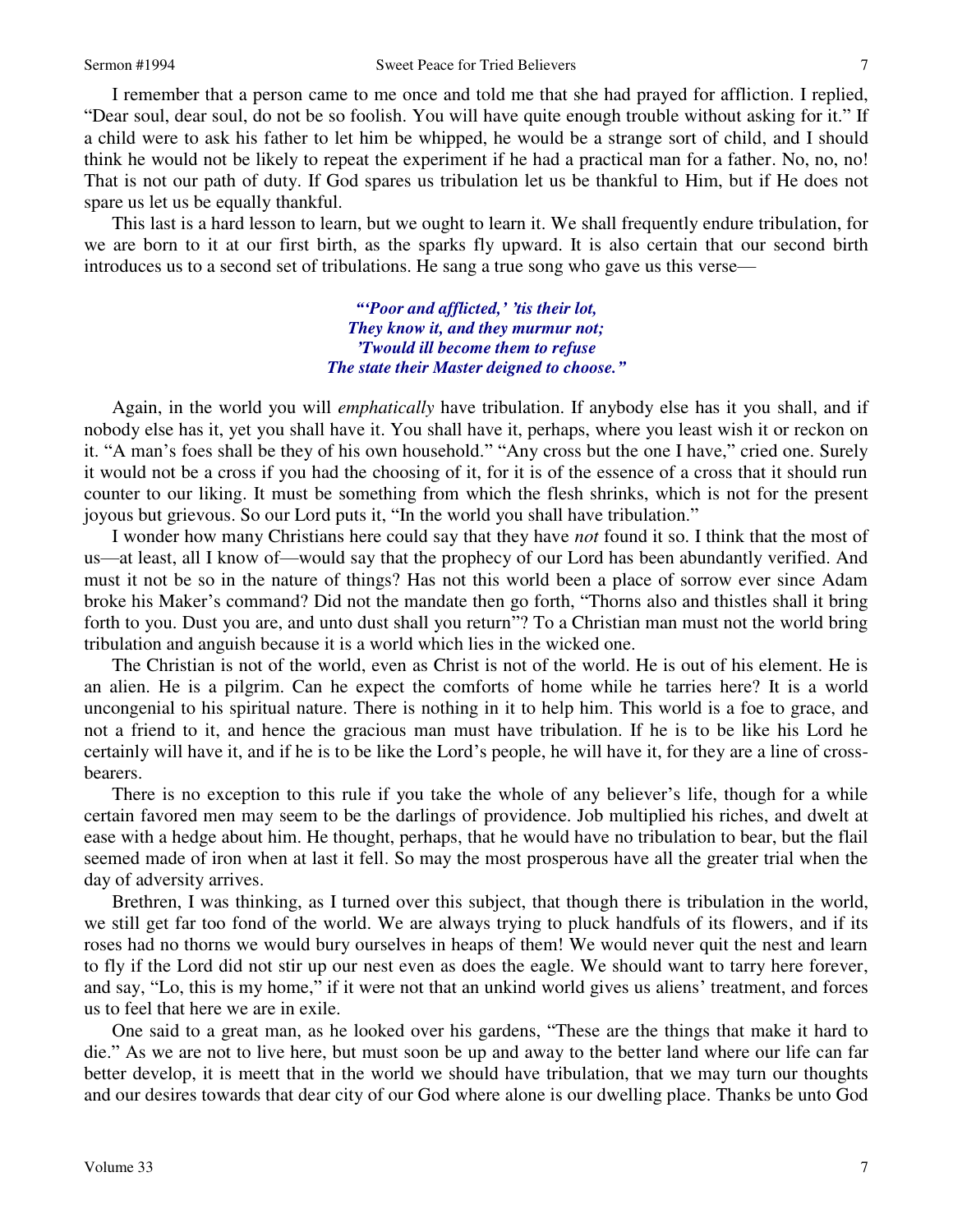for the tribulation which weans our thoughts from earth, and wins them for heaven, and let all the people say, "Amen."

**III.** But now, lastly, let us view THE BELIEVER IN THE WORLD AND IN CHRIST, and this means victory.

I will occupy but a moment or two to say, that if we dwell in Christ, though we have also to dwell in the world, yet we shall overcome the world.

I call your special attention to the words of our Lord Jesus in the text—"Be of good cheer; I have overcome the world." *Our Lord was at that time still in the world*. Do you know where Christ was when He said *that?* Why, He was on the edge of Gethsemane. He was at the foot, so to speak, of Golgotha, where He was to die. He had not then borne the scourge and the cross. But I dare not lay my hand upon my Master, and say, "Good Lord, You have made a mistake. You have not yet overcome, for the worst part of the battle has not come to You." He knew what He said, and made no error in saying it.

Oh, but it was bravely spoken! The faith which abode in Him made Him say, "I have overcome." On the verge of the fight He said, "I have overcome." John caught up this word when he afterwards said, "This is the victory which overcomes the world, even our faith," because it was by faith that our blessed Lord said at this moment, "I have overcome the world." He spoke in the prescience of faith. He took for granted that He would overcome the world, for the Father was with Him.

But up to that point it was assuredly true, as it was even to the end, that *He had really overcome the world*. Its blandishments He had overcome. Its temptations He had overcome. Its terrors He had overcome. Its errors He had overcome. Everything in the world that had assailed Him He had put to the rout. He was tempted in all points like as we are, but He remained without sin. He had overcome everything that had come to attack His holiness, His patience, His self-sacrifice. He had been victor at every point.

Now, here is a matter of joyful consideration; our Lord says, "Be of good cheer; I have overcome the world." But what cheer is there in that? Well, the cheer lies in the fact which He does not here state, but which He had stated before, namely, that *He is one with us, and we are one with Him*. He does as good as say, "I have overcome the world, and you are in Me, your Head. My overcoming of the world belongs to you. I, your Leader, have overcome the world for you. I have led the way in this dread fight, and conquered the adversaries which you have now to fight with, and thus I have virtually won the battle before you begin it."

> *"Hell and your sins obstruct thy course, But hell and sins are vanquished foes: Your Jesus nailed them to His cross, And sang the triumph when He rose."*

"I have Myself," says Jesus, "overcome for you that you may overcome in Me. Now, go to the fight, to rout the already worsted enemy, and triumph over a serpent whose head I have already broken."

*We derive, then, from the fact that Christ has overcome, the assurance that we shall overcome,* since we are one with Him, members of His body, and parts of Himself. O brothers, sisters, you must fight your way through. You cannot quit this conflict. You have to cut your way through a solid wall of difficulties—there is no other course! But you are going to do it. You shall do it. A great commander commences a campaign. Does he desire that there shall be no battle? If so, how is it a war? How is he a soldier? He certainly can send home no reports of victory if there is no fighting. He can never come to be a great commander if he never distinguishes himself in the field. So let us consider that every battlefield to which God calls us is only another opportunity of victory, and, Christ being with us, another certainty of victory. Onward, then, you Christian soldiers!

> *"Let your drooping hearts be glad; March in heavenly armor clad."*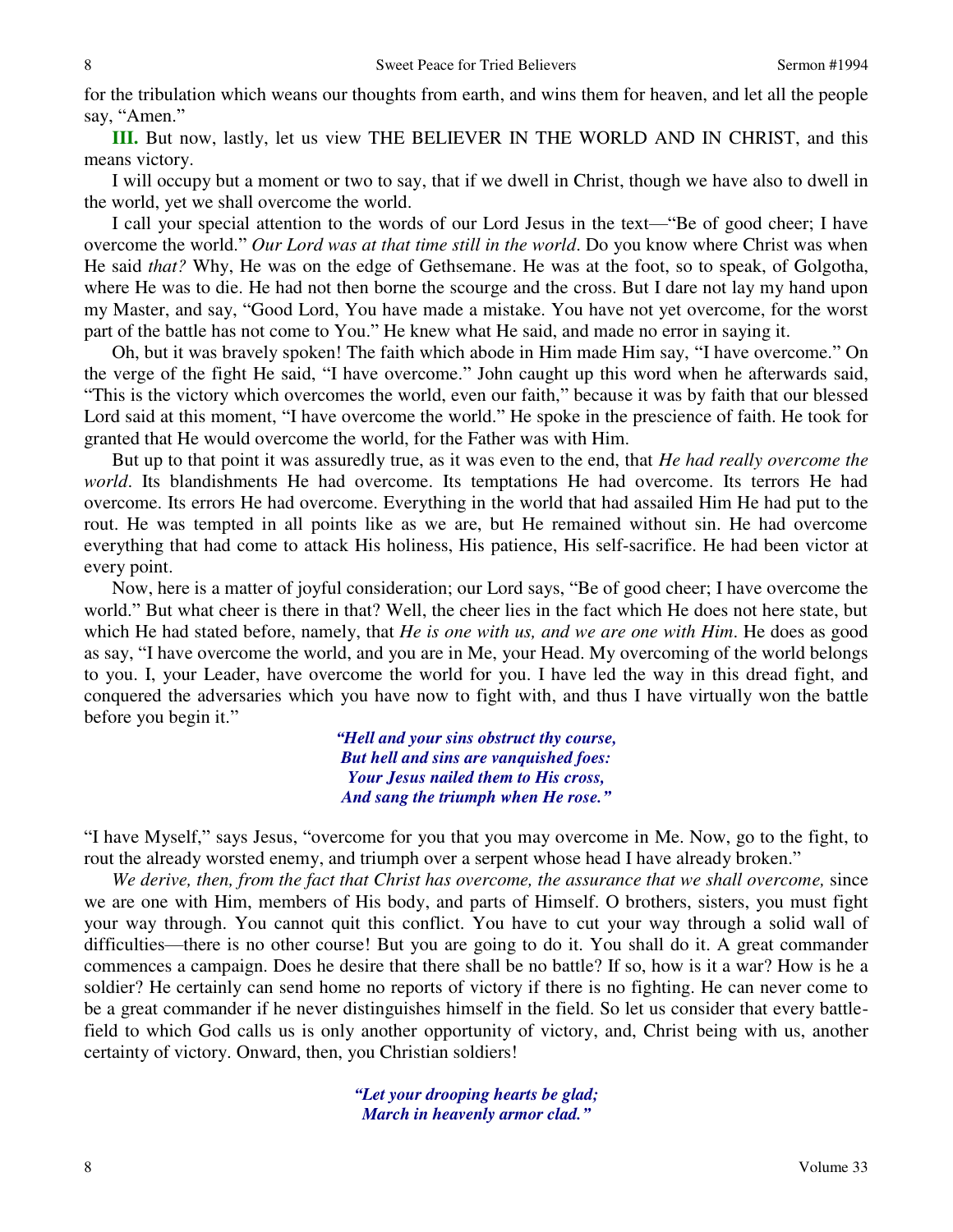Let not the brightness of your armor be stained by the rust of fear. You shall overcome as surely as your Lord has overcome. If you commit yourself to His keeping, and abide in Him who is all-in-all to you, no defeat can possibly befall you.

I have this last word to add. There may be some here who will say, "Look, look, these Christian people have plenty of trouble." That is quite true, but they are not the only ones to be pitied, "Many sorrows shall be to the wicked." Those who are not in Christ Jesus shall also find tribulation in this world, for thorns and thistles spring up more numerously in the field of the sluggard than anywhere else. The wicked shall find that there are special sorrows for them—whips of scorpions for them, especially when they get farther on in life, and their youthful fires burn down to a black ash. Woe unto sinners when they have to reap the fruits of their evil deeds!

O sirs, I would not go through life without a Savior, as you do, no, not if I might be made an emperor. To have to fight this life-battle without Christ is sure defeat. What a discovery it will be when, having struggled through one life of sorrow, you shall find yourself beginning another life of greater sorrow, which will never come to an end!

It is an awful thing for a man to go from hell to hell—to make this world a hell, and then find another hell in the next world! But it were a blessed thing to go through fifty hells to heaven, if such a thing could be. It is glorious to struggle on through poverty, and sickness, and persecution, and to hear at last the word, "Well done!" That will be glorious! Who aspires to it? God help each one of us to labor after it, and give us strength to carry on the holy war, and fight it through even to the end!

But if you are wrapping yourselves up in these poor joys, these wretched rags of earth, and are living to make money, or to get drink, or to enjoy yourselves in the hurtful luxuries of lust, God have mercy upon you, and save you! Hear the Gospel, each one of you! "Believe on the Lord Jesus Christ, and you shall be saved." The Lord lead you to do so, for His name's sake! Amen.

### **PORTION OF SCRIPTURE READ BEFORE SERMON—JOHN 16**

## **HYMNS FROM "OUR OWN HYMN BOOK"—734, 744, 779**

#### **A POSTSCRIPT TO THE SERMON FROM MR. SPURGEON:**

At this time I am compelled by fervent gratitude to acknowledge, in the mass, a vast amount of loving encouragement for which it is impossible for me to tender individual thanks. The "Down Grade" controversy has cost me dear in several ways, and the pain of heart I have endured I would not wish any other man to bear. But the floods of enthusiastic sympathy have washed out the footprints of sorrow, and left many precious things upon the shores of my memory. I had cast myself upon the Lord alone, willing to be forsaken of all for the truth's sake, and hence it is an extra joy to find so many unlooked-forfriends and helpers in every part of the Christian church. Human sympathy is in this case the basket of silver to bear to me the golden apples of divine consolation. I now know of a surety that there are tens of thousands that have not bowed the knee to "modern thought."

I have felt some little fear lest my orphans should be made to suffer through my actions. They, at least, are innocent of any controversy. Yet it is within the possibilities of unhallowed anger that subscriptions to their support should be withheld because of my protest and secession. Those who maintain error are not always very choice in their arguments. I can bear anything myself, God helping me, but I hope I shall not see the Orphanage, or any other of the Institutions under my care, suffering through this solemn debate. Will not my faithful friends see that it is not so? I have no great alarm about it, but it is sometimes well to stir up pure minds by way of remembrance.

During my absence letters containing aid for the Orphanage had better be directed to Mr. F. G. Ladds, Stockwell Orphanage, Clapham Road, London, and he will report them to me.